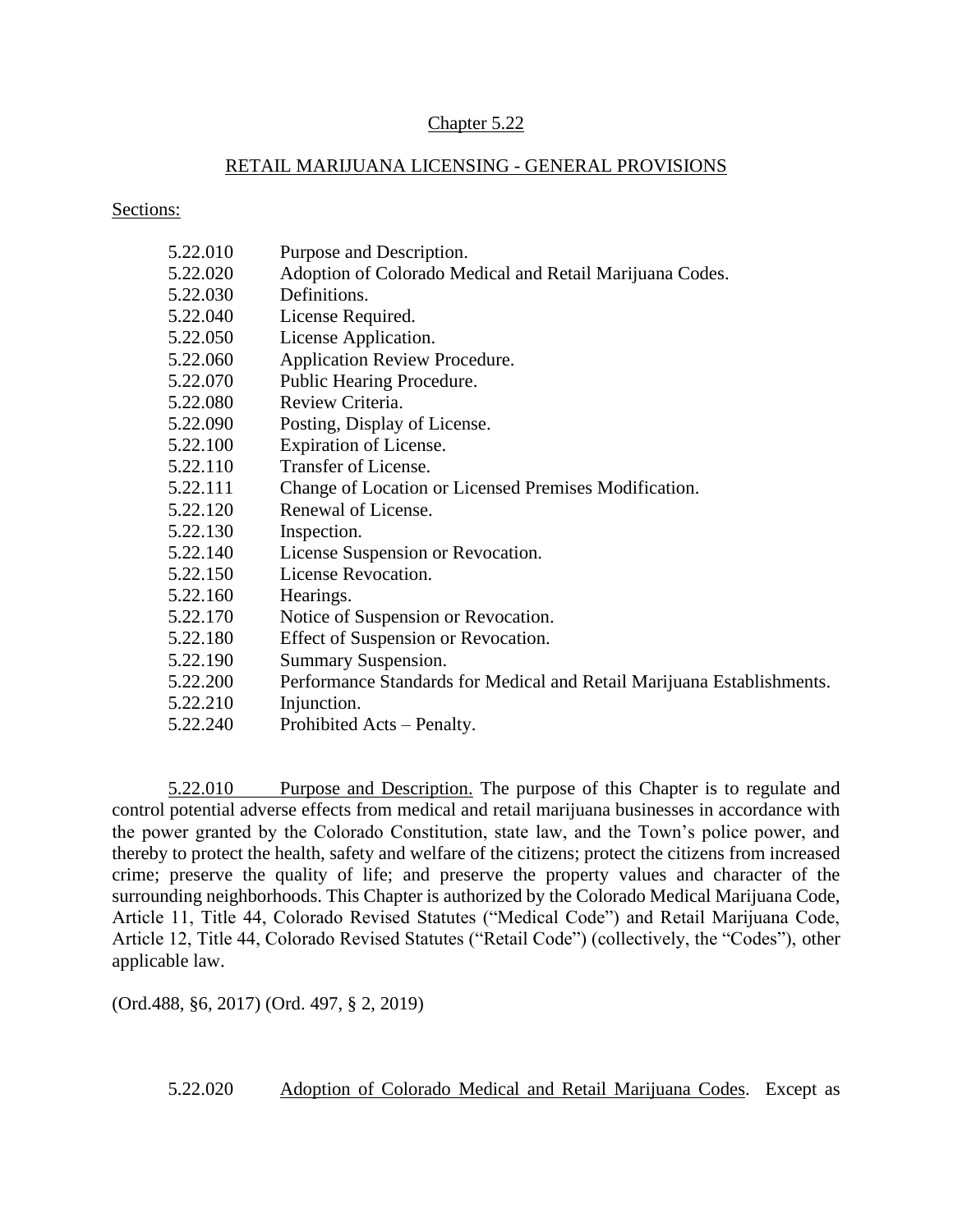expressly set forth herein, the Town hereby adopts and incorporates herein the Medical Code, Retail Code, and the provisions of the Colorado Department of Revenue Marijuana Enforcement Division Permanent Rules Related to the Colorado Marijuana Code, 1 CCR 212-1 and 212-2, as now existing or as may be hereafter amended. At least one (1) copy of these documents will be kept on file by the Town Clerk and open to public inspection during regular business hours.

(Ord.488, §6, 2017) (Ord.497, §2, 2019)

5.22.030 Definitions. Except where specifically defined in this Section, the capitalized terms in this Chapter shall have the same meaning as that set forth in Article XVIII, Section 16 of the Colorado Constitution, the Codes, or the Permanent Rules Related to the Colorado Marijuana Code. In the event of any conflict between such documents, the Permanent Rules shall control over this Section, the Colorado statutes shall control over the Permanent Rules, and the Colorado Constitution shall control over all other legal authorities. Federal law shall not be relevant in interpreting this Section.

- A. Applicant shall mean the person or entity submitting an Application, Change Application, Renewal Application, or other application provided for under this Chapter, and shall include all members, shareholders, officers, directors, partners and managers in the case of a corporate entity or partnership.
- B. Application shall mean the submission by an Applicant of all materials required under this Chapter or under the Code or Permanent Rules for a new License.
- C. Change Application means an application from a Licensee to change the location of a License or to modify or expand a Licensed Premises, including by adding a new type of Retail or Medical Marijuana Establishment to the licensed premises that complies with Section 5.22.111.
- D. Colorado Retail Marijuana Code or Retail Code shall mean Article 12 of Title 44**,**  Colorado Revised Statutes, as amended.
- E. Colorado Medical Marijuana Code or Medical Code Shall Mean Article 11, Title 44 of the Colorado Revised Statutes, as amended.
- F. License shall mean a license granted by the Town to an Applicant for a Licensed Premises.
- G. Licensed Premises shall mean the premises specified in a State License supplied for approval pursuant to this Chapter, owned or in the possession of the Licensee permitting the Licensee to operate a Retail and/or Medical Marijuana Establishment in accordance with the provisions of the Codes and this Chapter.
- H. Licensee shall mean a person licensed pursuant to the Code and approved pursuant to this Chapter.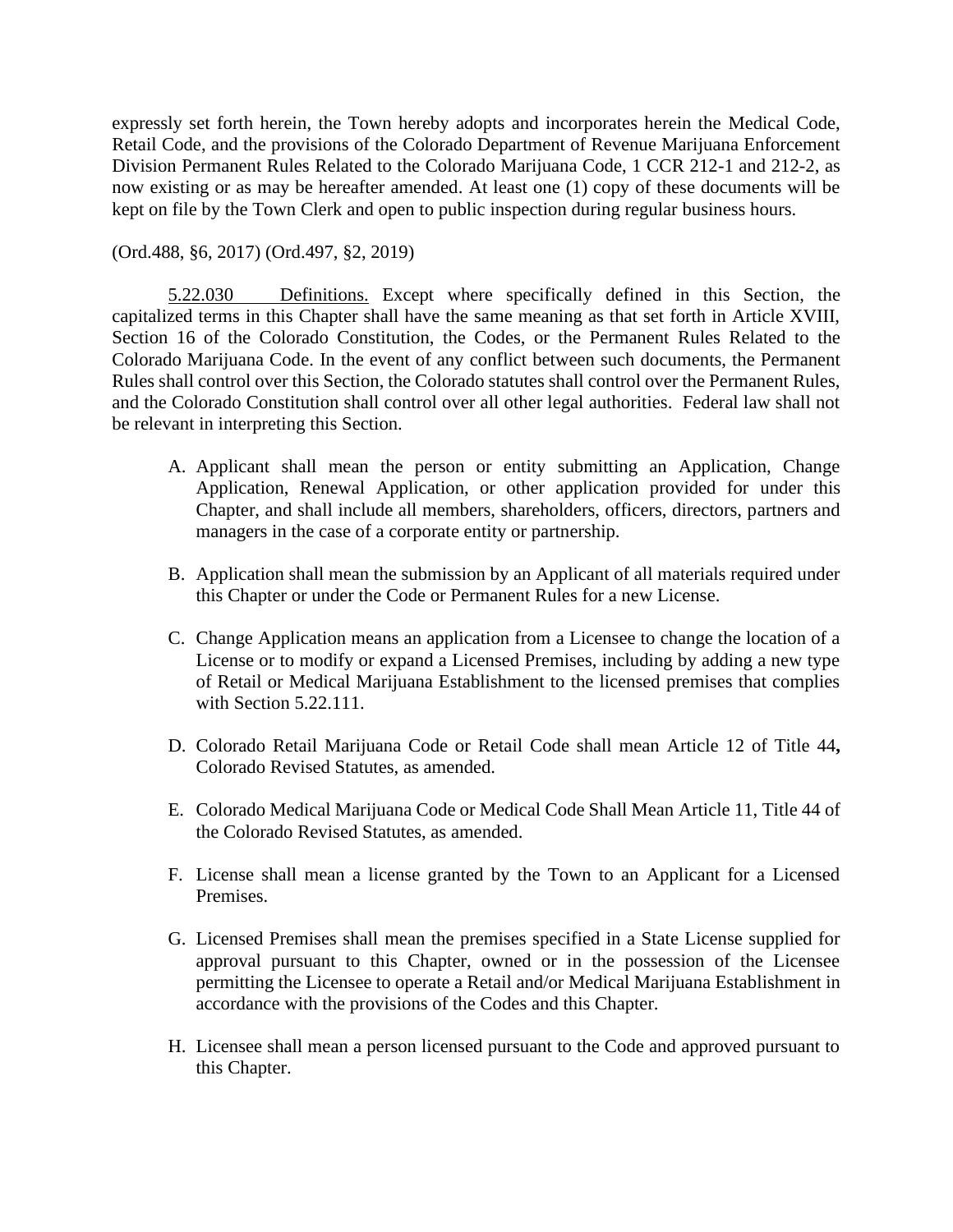- I. Medical Marijuana shall have the same meaning as that set forth in Section 14.01.180 of the Municipal Code.
- J. Medical Marijuana center shall have the same meaning as that set forth in Section 14.01.180 of the Municipal Code.
- K. Medical Marijuana Establishment shall have the same meaning as that set forth in Section 14.01.180 of the Municipal Code.
- L. Medical Marijuana-Infused Product shall have the same meaning as that set forth in Section 14.01.180 of the Municipal Code.
- M. Medical Marijuana-Infused Products Manufacturing Facility shall have the same meaning as that set forth in Section 14.01.180 of the Municipal Code.
- N. Medical Marijuana Testing Facility shall have the same meaning as set forth in Section 14.01.180 of the Municipal Code.
- O. Optional Premises Cultivation Operation shall have the same meaning as that set forth in Section 14.01.180 of the Municipal Code.
- P. Permanent Rules Related to the Colorado Marijuana Code or Permanent Rules shall mean the Colorado Department of Revenue Permanent Rules Related to the Colorado Retail Marijuana Code, dated September 9, 2013, as the same may be in effect and amended from time to time.
- Q. Renewal Application means an application from an existing licensee to renew a License previously approved by the Board of Trustees pursuant to this Chapter that complies with Section 5.22.120.
- R. Retail Marijuana shall have the same meaning as that set forth in Section 14.01.180 of the Municipal Code.
- S. Retail Marijuana Cultivation Facility-Limited shall have the same meaning as that set forth in Section 14.01.180 of the Municipal Code.
- T. Retail Marijuana Cultivation Facility shall have the same meaning as that set forth in Section 14.01.180 of the Municipal Code.
- U. Retail Marijuana Establishment shall have the same meaning as that set forth in Section 14.01.180 of the Municipal Code.
- V. Retail Marijuana Product shall have the same meaning as that set forth in Section 14.01.180 of the Municipal Code.
- W. Retail Marijuana Products Manufacturing Facility shall have the same meaning as that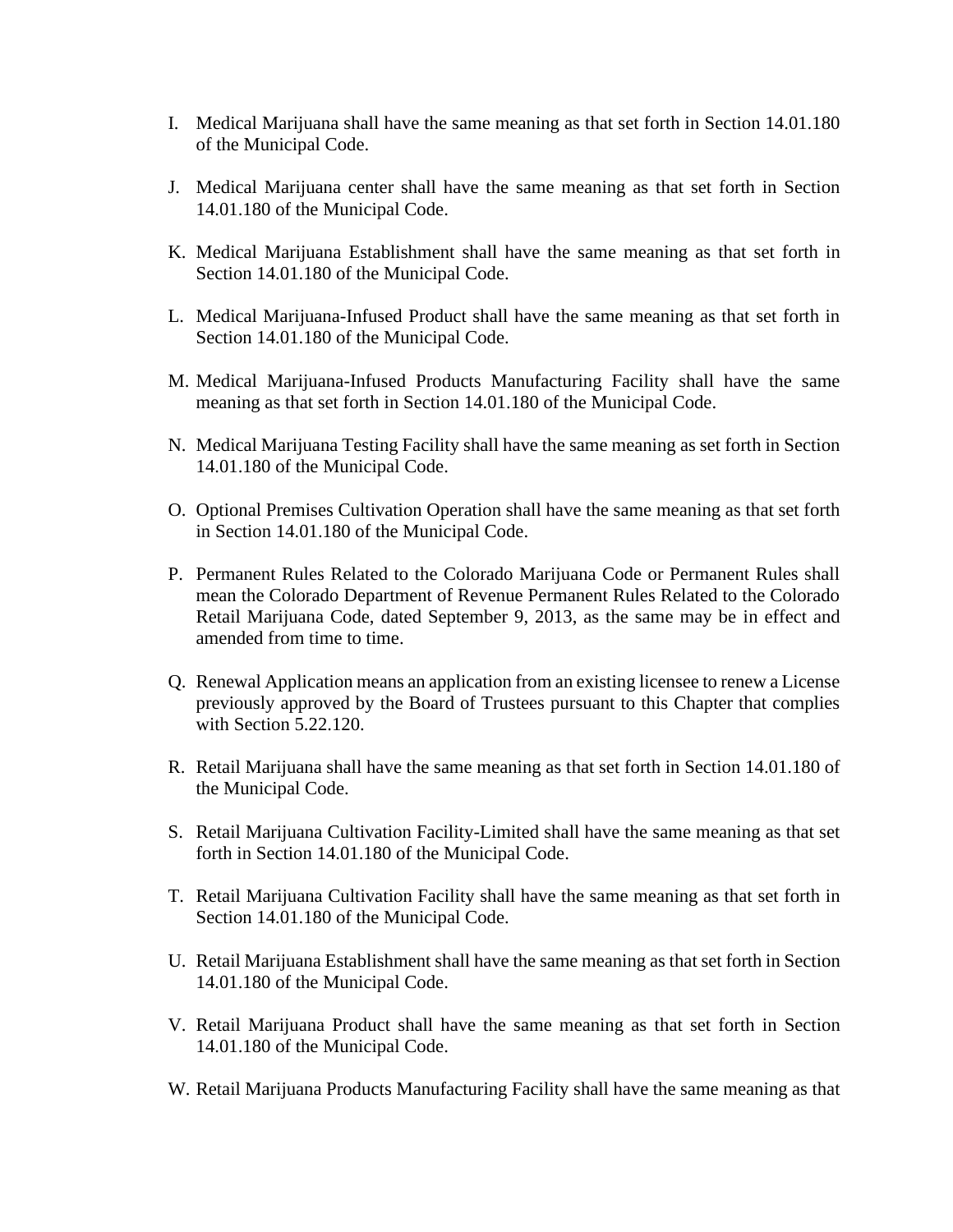set forth in Section 14.01.180 of the Municipal Code.

- X. Retail Marijuana Store shall have the same meaning as that set forth in Section 14.01.180 of the Municipal Code.
- Y. State License shall mean the license granted by the Colorado Department of Revenue pursuant to the Codes and Permanent Rules for the operation of a Medical or Retail Marijuana Establishment.

(Ord. 472, §5, 2016) (Ord. 488, §6, 2017) (Ord. 489, §3, 2017) (Ord. 497, §2, 2019)

5.22.040 License Required. It shall be unlawful for any person to operate a Medical or Retail Marijuana Establishment without a State License and without a License issued under the provisions of this Chapter. A separate License is required for each Medical Marijuana Establishment, Retail Marijuana Establishment and each Licensed Premises.

(Ord. 488, §6, 2017)

5.22.041 Limit on Licensed Premises. The total number of each type of Medical and Retail Marijuana Establishments, as defined in Chapter 14.01.180, licensed to operate within the Town shall not exceed four (4) at any point in time. No Application will be accepted, processed, or reviewed unless a License of the type applied for is available as of the date of submission of an Application.

(Ord. 456 § 4, 2015) (Ord.488, §6, 2017) (Ord.489, §3, 2017)

# 5.22.050 License Application.

An Application for the Operation of a Medical or Retail Marijuana Establishment at a Licensed Premises shall be made as required by the Codes and Permanent Rules. The Applicant has the burden of demonstrating compliance with the provisions of this Chapter, the Municipal Code, the Codes, the Permanent Rules, and any other applicable law, rule or regulation. All representations and information contained in the Application must be truthful. The Application to the Town shall include the following:

1. An application form provided by the Town.

2. A complete copy of the State License application as or to be submitted to the State Marijuana Enforcement Division.

3. Proof of ownership, lease, rental agreement, or other arrangement for possession of the proposed Licensed Premises

4. A diagram showing the configuration of the proposed Licensed Premises, including a statement of total floor space occupied by the businesses, and designating the use of each room or other area of the premises.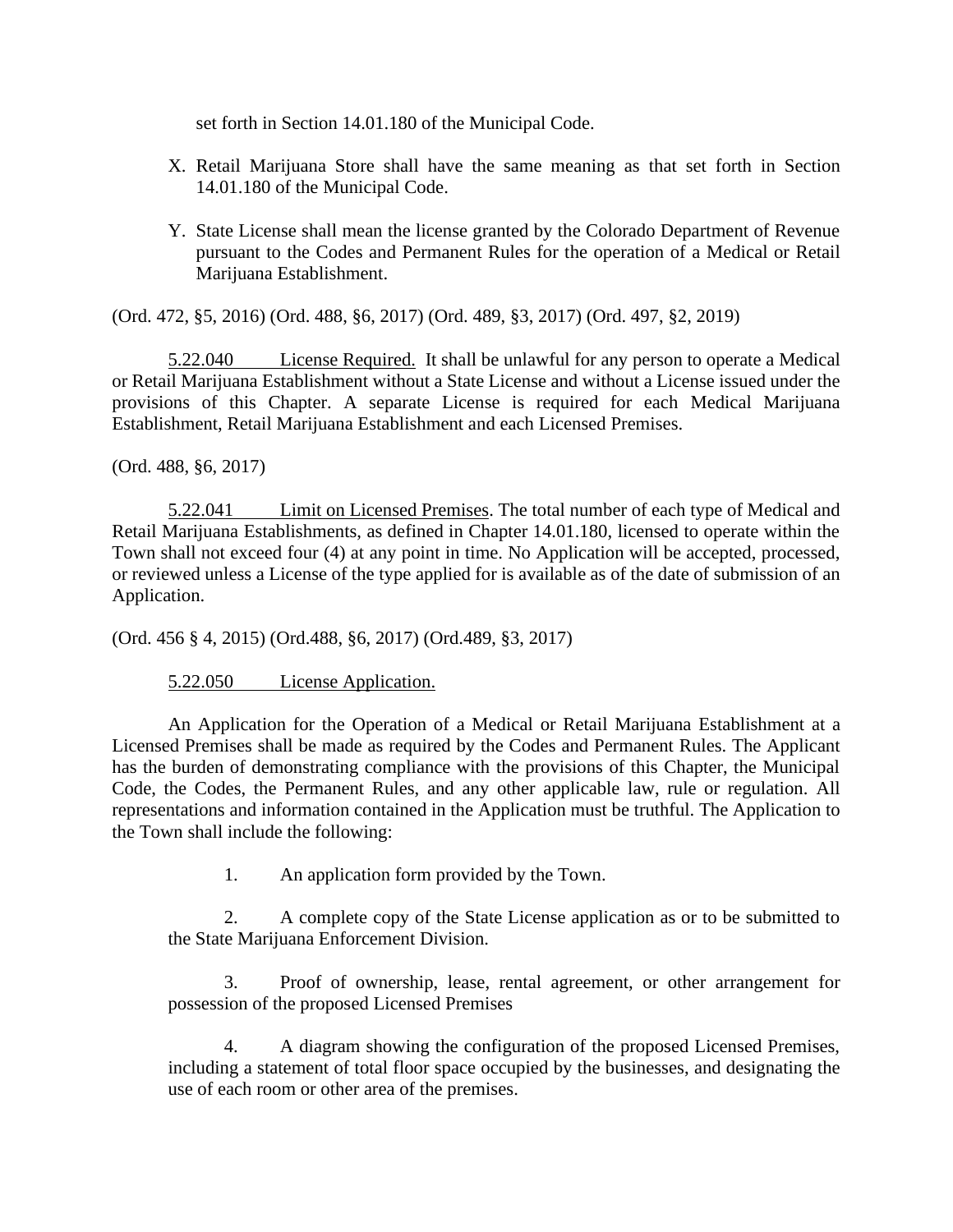5. The diagram shall designate those rooms or other areas of the premises where patrons are not permitted.

6. Sign, security, video surveillance, odor control, and lighting plans indicating how the Applicant will comply with the requirements of the Codes, this Chapter and other applicable provisions of the Municipal Code.

7. An area map, drawn to scale, indicating the boundaries of the property upon which the Medical or Retail Marijuana Establishment is located, and indicating the proximity, measured per the standards as set forth below, of the proposed License Premises to any kindergarten through  $12<sup>th</sup>$  grade public or private school and indicating the proximity to any other licensed Medical or Retail Marijuana Establishment.

8. The diagram need not be professionally prepared but must be drawn to a designated scale or drawn with marked dimensions of the interior of the premises to an accuracy of plus or minus six inches  $(+/- 6")$ . A dimensioned map utilizing the Mesa County GIS system is acceptable.

9. The diagram shall designate the place at which the License will be conspicuously posted as required by this Chapter.

10. Payment of all required fees as set forth on the Town's Medical and Retail Marijuana Establishment fee schedule together with an agreement to reimburse consultant fees on a form provided by the Town.

(Ord. 486, §3, 2017) (Ord. 488, §6, 2017) (Ord. 489, §3, 2017)

5.22.060 Application Review Procedure.

A. Within ten (10) business days of submission of an Application the Town Administrator or its designee shall conduct an initial review of the Application to determine whether it is complete. Such initial review will examine whether:

(1) all application materials required by section 5.22.050 have been received;

(2) the proposed Licensed Premises location is approved pursuant to the zoning, land use laws and distance requirements of the Town, or that the necessary land use application(s) has been made under section 14.030.180 and 14.030.080. Land use applications may be processed concurrently with the Application for a License. If a licensee has obtained land use approval to operate a retail marijuana establishment of the licensed premises, additional land use approval will not be required to operate the same type of medical marijuana establishment on the same licensed premises unless the Town Administrator determines otherwise based on the criteria set forth in this Chapter. The same is true if a licensed premises was originally approved for the operation of a medical marijuana establishment and a licensee desires to operate the same type of retail marijuana establishment at the licensed premises;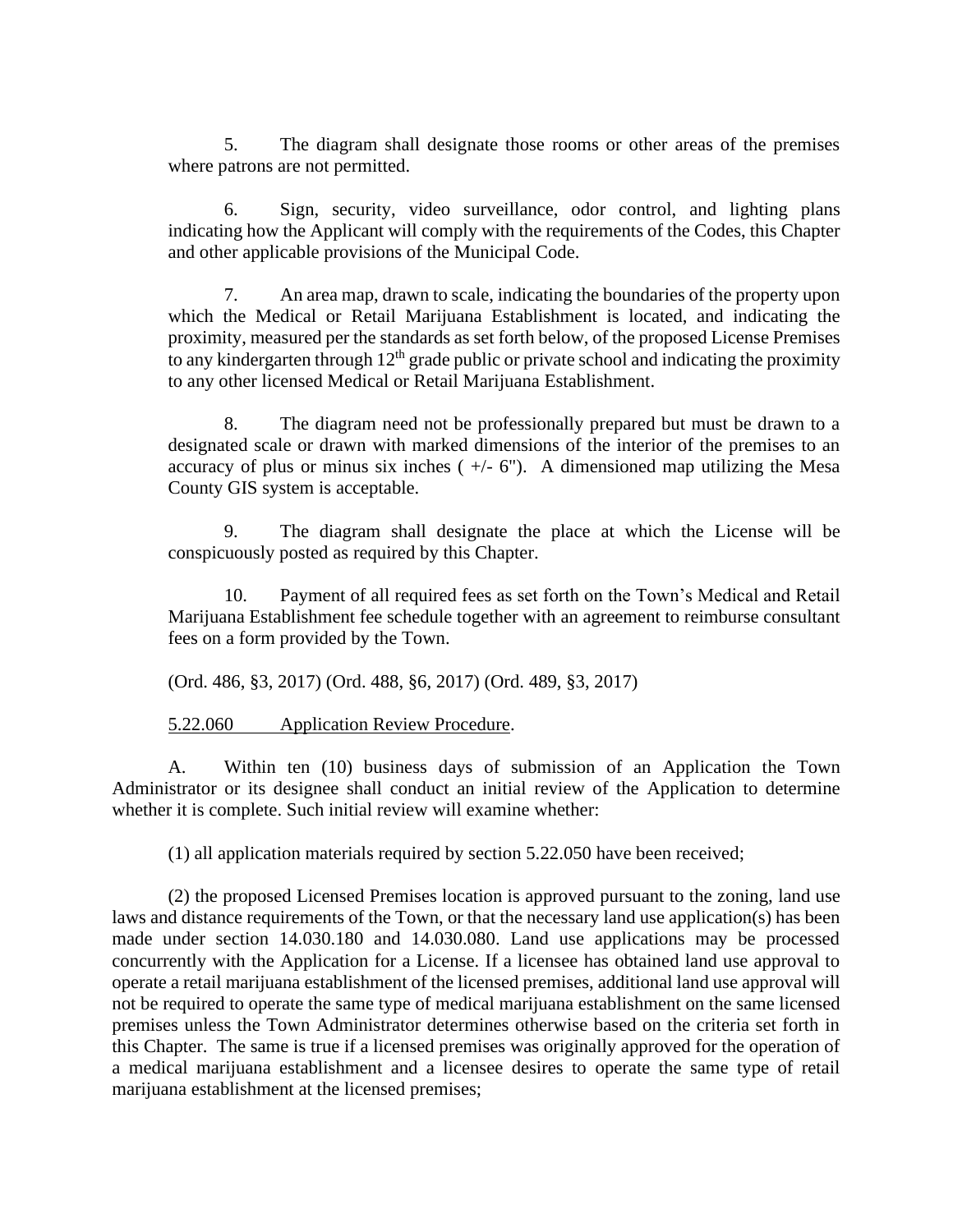(3) the Applicant has established a meeting date with the Colorado Department of Revenue Marijuana Enforcement Division at which an application for a state license will be submitted, or that the application for a State License has been submitted to and has been deemed complete by the Colorado Department of Revenue Marijuana Enforcement Division;

(4) the Applicant is, or will be, entitled to possession of the proposed Licensed Premises for which application is made by virtue of ownership, lease, rental agreement, or other arrangement for possession.

B. If during the initial review the Application is deemed incomplete the Town Administrator shall notify the Applicant in writing of the missing and required materials or information. The Applicant shall have ten (10) business days from this notice to provide the missing materials or information, or the Application will be deemed automatically denied.

C. If or when the Application is deemed complete the Town Administrator shall notify the Applicant and schedule a public hearing on the Application in front of the Board of Trustees not less than thirty (30) or not more than sixty (60) days from the date the Application is deemed complete.

D. The Applicant shall be required to provide notice of the public hearing at its sole cost and expense. Such notice shall be made by publishing a legal notice in a newspaper of general circulation within the Town, by posting a notice of public hearing in a conspicuous place on the premises viewable from a public right-of-way, and by mailing notice via certified U.S. Mail to all properties within 250 feet of the property line of the proposed premises. All notice must be provided, and all signs posted, not less than fifteen (15) days prior to the scheduled public hearing. The notice shall state the type of license applied for, the date of the application, the date of the hearing, the name and address of the Applicant, and such other information as may be required to fully apprise the public of the nature of the application. If the Applicant is a partnership, the notice shall contain the names and addresses of all partners, and if the Applicant is a corporation, association, limited liability company or other organization, the notice shall contain the names and addresses of the president or manager or other managing officer(s) of the business as well as their members or shareholders, as applicable. If the partners, members, officers, managers, or shareholders are corporate entities and not individual persons, the individuals comprising such entities shall also be disclosed.

E. The Town Administrator shall forward the completed Application to all appropriate Town departments, consultants and referral agencies for review of compliance with the provisions of this Chapter, the Codes, the Permanent Rules, and any other applicable law, rule or regulation.

(Ord. 488, §6, 2017) (Ord. 489, §3, 2017)

# 5.22.070 Public Hearing Procedure.

A. Except as specifically set forth herein, all hearings for a License shall be conducted pursuant to the quasi-judicial procedures of Chapter 2.08.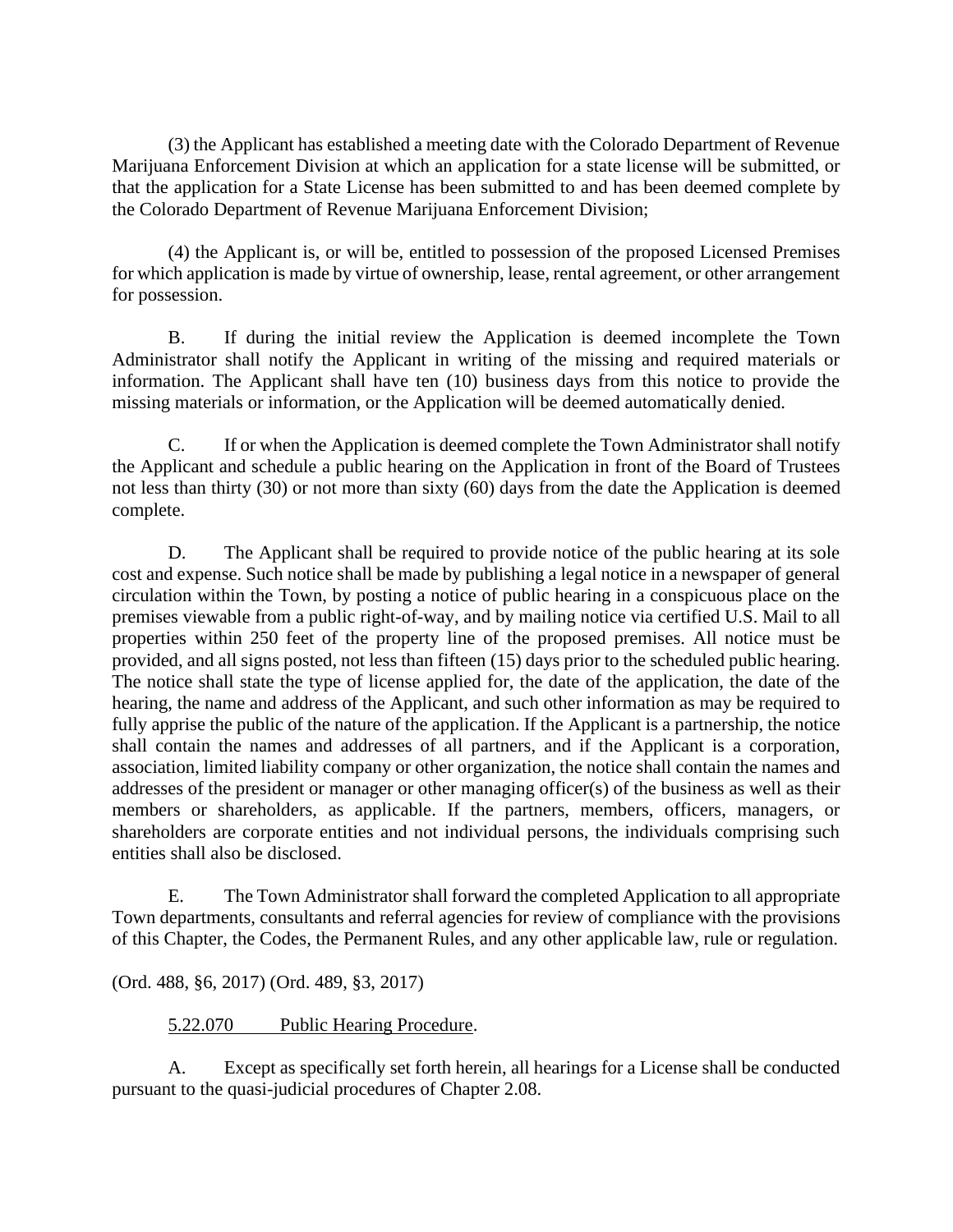B. The Board of Trustees may on its own motion and without the Applicant's consent continue the public hearing one (1) time to a date certain for a period not to exceed thirty (30) days. Continuances for longer than thirty (30) days require the consent of the Applicant.

C. All decisions on an Application shall be in writing stating the reasons therefore. The Board shall either deny the Application or approve the application with or without conditions. Within thirty (30) days after the date of the public hearing a copy of such decision shall be hand delivered or sent by first-class mail to the Applicant at the address shown in the Application. If the Board fails to approve the Application within these deadlines, unless the deadline is waived by the Applicant, such failure shall be deemed a denial of the Application.

D. The Town shall notify the state licensing authority of such decision.

# 5.22.080 Review Criteria and Appeals

- A. In order to approve a License the Board of Trustees shall find:
- 1. The Application is complete and all fees have been paid.
- 2. Public Notice was properly provided pursuant to the provisions of this Chapter.
- 3. The Applicant is qualified under the provisions of this Chapter.
- 4. The State License Application has been prepared for submission to (including the setting of a meeting date with the Marijuana Enforcement Division) or received by the Marijuana Enforcement Division, deemed complete, and approved or conditioned on granting of the License by the Town.
- 5. The proposed Licensed Premises comply with the design and performance requirements of the Codes, the Permanent Rules, and this Chapter, including meeting the required spacing.
- B. With respect to those decisions delegated to the Town Administrator in this Chapter. The Town Administrator shall consider and make decisions based on the following criteria, as appropriate.
	- 1. The impact of the proposed action on the character, traffic, and public and utility services in the surrounding area;
	- 2. The special review use approval criteria set forth in section 14-06-120(B) of the Town Code;
	- 3. The decree and significance of the proposed change from the Applicant's original special review use and/or License approval, if any; and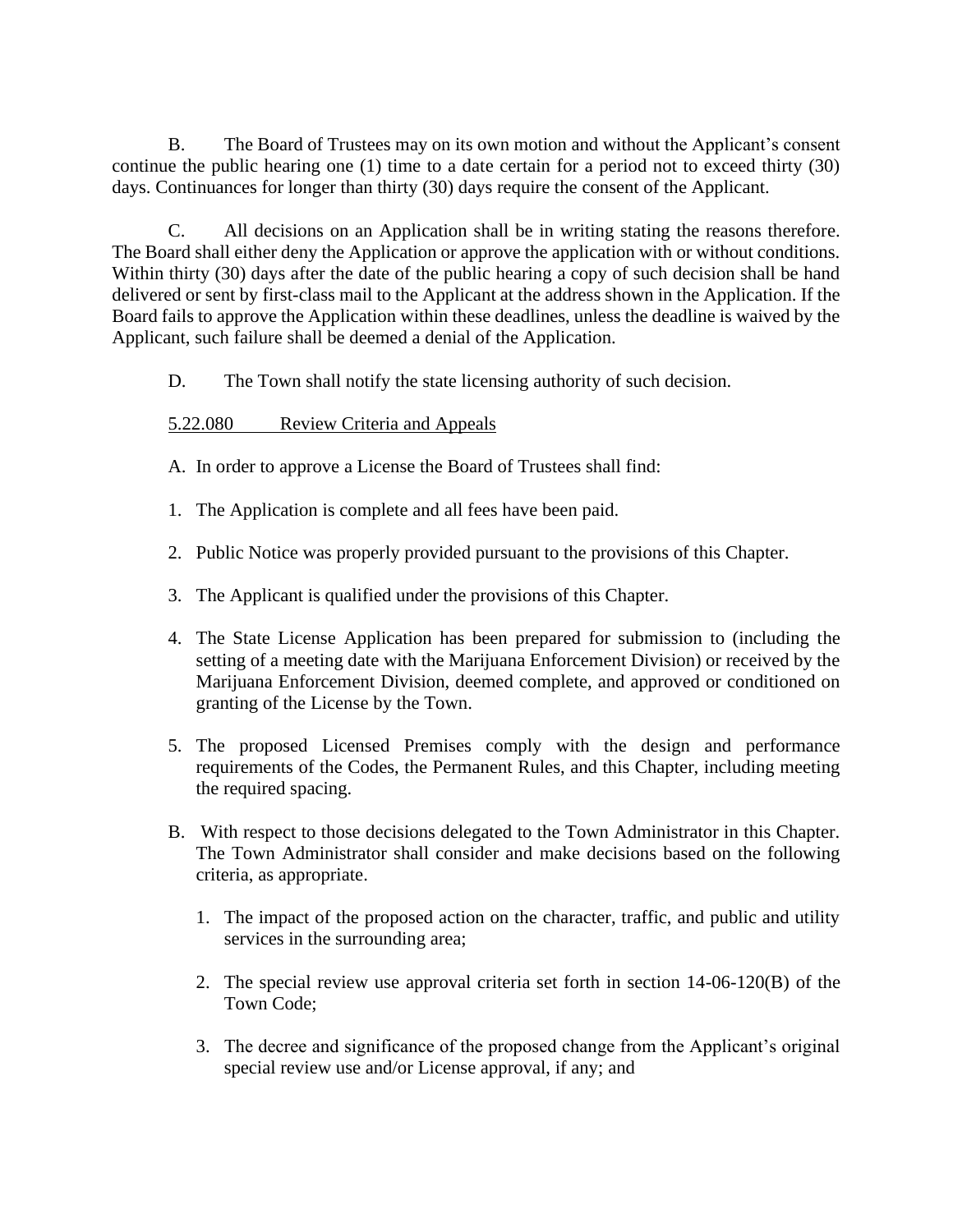4. Any other standards set forth in this Chapter.

C. Any person entitled to receive mailed public notice pursuant to Section 5.22.060(D) may appeal to the Town Board of Trustees a decision made by the Town Administrator pursuant to Section 5.22.060(A)(2). Said appeal will be conducted pursuant to Chapter 2.08 of the De Beque Municipal Code. Appeals of any decision made by the Board of Trustees pursuant to this Chapter shall be made to a court of competent jurisdiction in accordance with Colorado Law.

D. The approval requirements set forth in this Chapter shall be in addition to, and not in lieu of, any other licensing and permitting requirements imposed by any other state or local law, including, but not by way of limitation, a retail sales tax license, retail food establishment license, or development, zoning or building permit.

(Ord.488, §6, 2017) (Ord.489, §3, 2017)

5.22.090 Posting, Display of License. A. Every License issued by the Town for a Medical or Retail Marijuana Establishment shall be posted during the period such license is valid. Such License shall be posted in a conspicuous place and shall be visible from the principal entrance of the Licensed Premises. When such License expires, it shall be removed; only valid Licenses in full force and effect shall remain posted.

B. It shall be the duty of each Licensee to exhibit the License upon the request of any peace officer or other official of the Town.

(Ord.488, §6, 2017)

5.22.100 Expiration of License. Each License shall expire one (1) year from the date of issuance and may be renewed only by making application as provided in Section 5.22.120 of this Chapter. A licensee must immediately notify the Town and cease operations if the licensee's State License expires or is not renewed for any reason. No licensee shall operate a Retail or Medical Marijuana Establishment without a valid, active State License.

(Ord.488, §6, 2017)

5.22.110 Transfer of License. No License shall be transferred from one person or entity to another without prior approval from the Town and the State. Any change of ownership, including change to corporate or partnership structure, shall require an application for transfer of ownership and payment of the transfer of ownership fee set by the Town. The Town Administrator shall approve or deny the transfer application based on the standards set forth in this Chapter. A transfer of a License in compliance with this Section 5.22.110 is not considered an application for a new License and is therefore not subject to or affected by Section 5.22.041.

(Ord.472, §5, 2016) (Ord. 486, §3, 2017)

5.22.111 Change of Location or Licensed Premises Modification.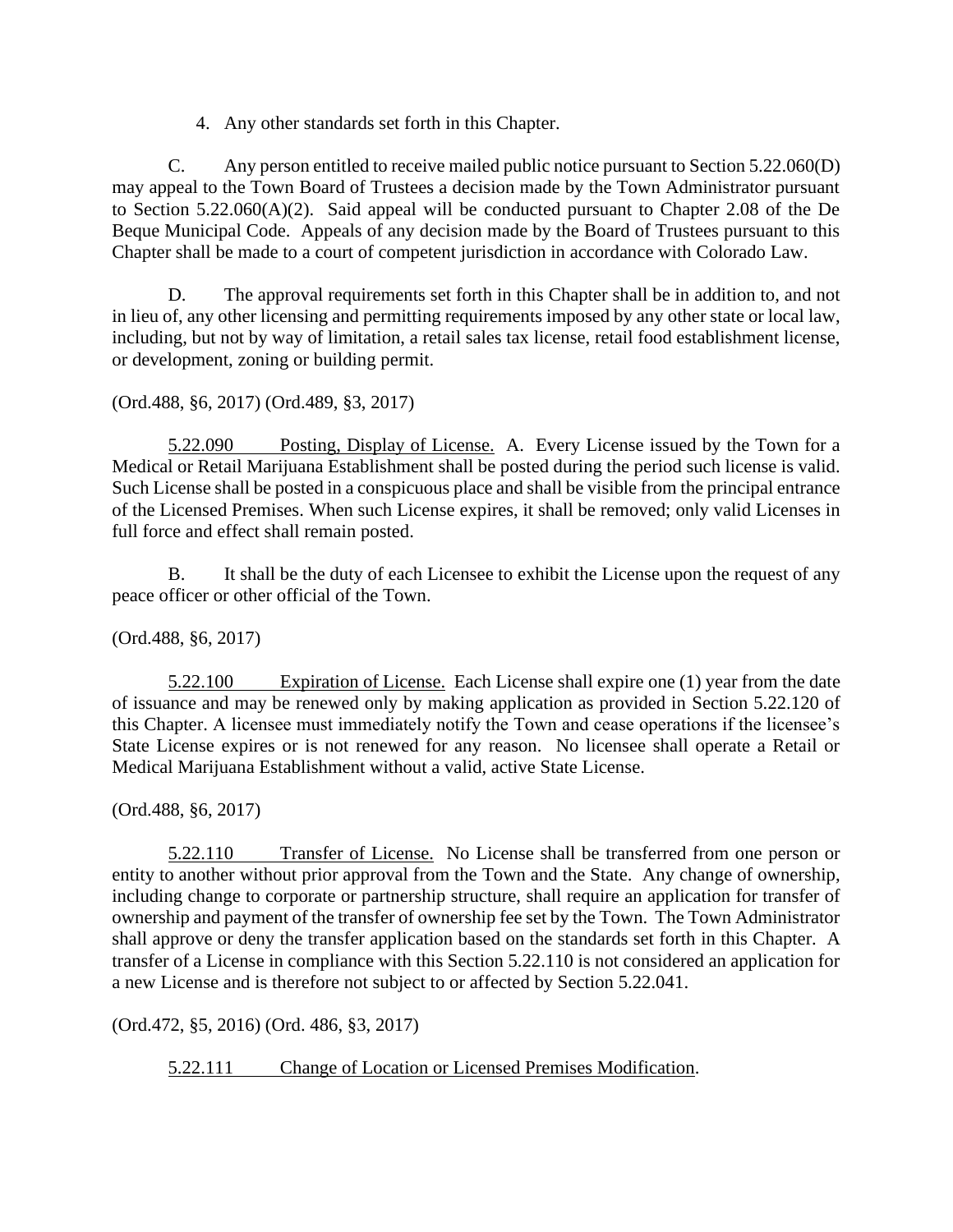A. A License may be transferred to a different location or a Licensed Premises may be modified or expanded, including by adding the operation of another type of Retail or Medical Marijuana Establishment at the licensed premises, only upon:

> 1. submission of a complete Change Application at least 30 days prior to the effective date of the proposed change;

> 2. payment of the License Change Application fee in effect at the time of application; and

> 3. approval of the Change Application by the Board of Trustees following a public meeting at which the Change Application was reviewed and considered. If the Change Application seeks only to modify or expand a Licensed Premises, including by adding the operation of another type of Retail or Medical Marijuana Establishment at the licensed premises, the Town Administrator may approve, conditionally approve, or deny the Change Application based on the standards set forth in this Chapter. The Town Administrator reserves the right to refer a Change Application to the Board of Trustees for review and approval thereof.

B. A Change Application shall include the following:

1. A change application form prepared and provided by the Town;

2. Proof of ownership, lease, rental agreement, or other arrangement for possession of the new location of the License and Licensed Premises;

3. Payment of the Change Application fee; and

4. A diagram showing the configuration of the proposed Licensed Premises at the new location or the proposed modifications to the Licensed Premises at the original location, including a statement of total floor space occupied by the business, and designating the use of each room or other area of the premises and which rooms or areas where patrons are not permitted.

C. The Application Review Procedures set forth in Section  $5.22.060(A) - (C)$  and (E) shall apply to all Change Applications, except that the Town Administrator shall schedule a public meeting for review of the Application instead of a public hearing.

D. In order to approve a Change Application the Board of Trustees shall find:

- 1. The Change Application is complete and all fees have been paid;
- 2. Public Notice was properly provided pursuant to the provisions of this Chapter; and

3. the proposed new location of the Licensed Premises is permitted under the zoning, land use laws, and distance requirements of the Town, or that the necessary land use application(s) has been made under section 14.030.180 and 14.030.080 and approved. Land use applications may be processed concurrently with the Change Application.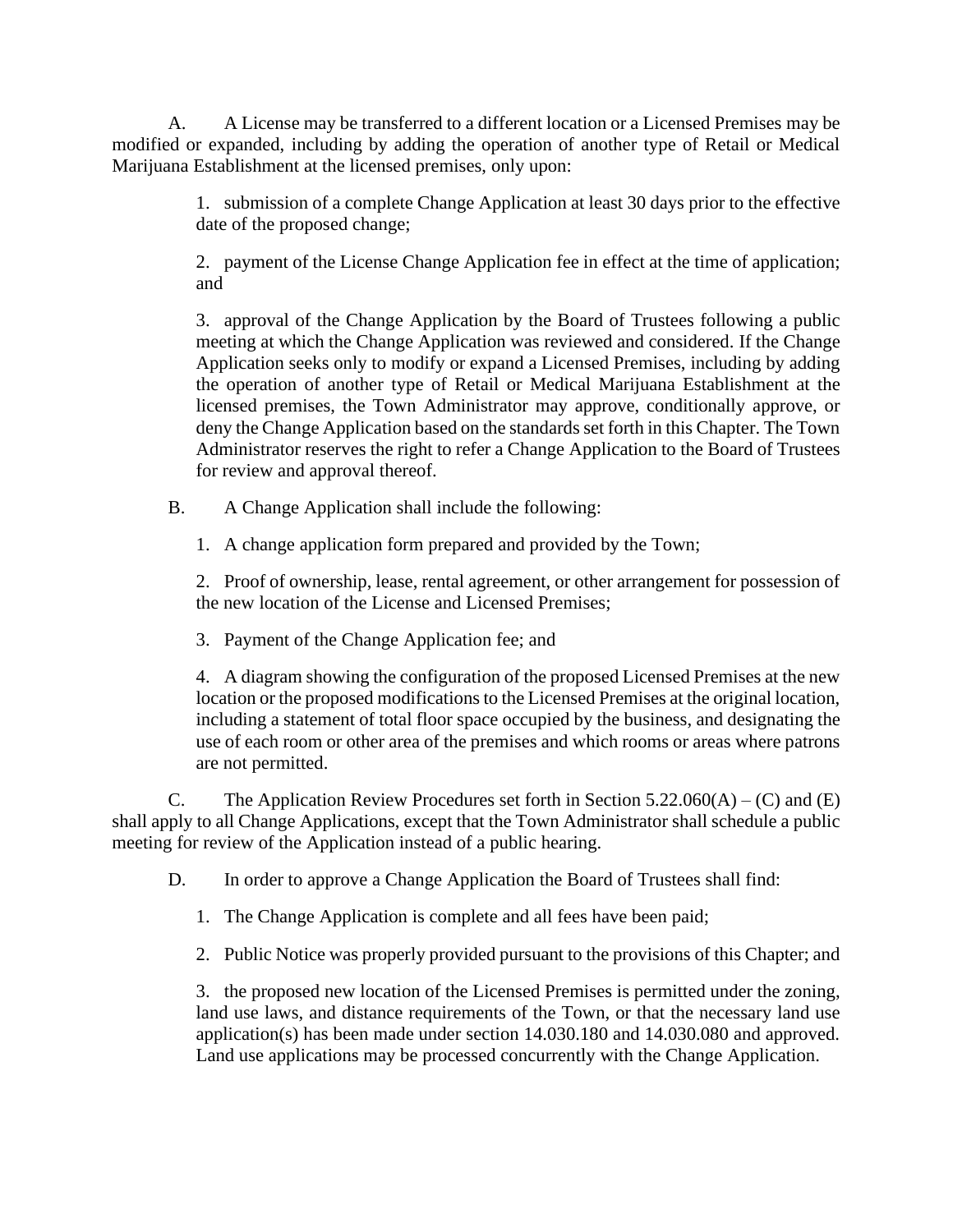E. Applicant shall change the location of its business to that specified in the approved Change Application within 60 days of the Board of Trustee's approving the Change Application pursuant to this Chapter.

F. At no time may a Medical or Retail Marijuana Establishment operate or exercise any of the privileges granted pursuant to a License in more than one location.

G. A Change Application is not considered an application for a new License and is therefore no subject to or affected by Section 5.22.041.

(Ord.472, §5, 2016) (Ord. 486, §3, 2017) (Ord.488, §6, 2017) (Ord.489, §3, 2017)

#### 5.22.120 Renewal of License.

A. At any time from sixty (60) to thirty (30) days prior to the expiration of the current License, a Licensee may submit a Renewal Application to renew the existing License for the succeeding year and pay the required fees. Unless otherwise provided by this Chapter, if application is so made and no action or proceeding is pending against the Licensee for suspension or revocation of the current License, such License may continue as valid unless or until the Renewal Application is reviewed by the Board of Trustees.

B. The Town Administrator or its designee shall send the Renewal Application to all Town departments for review and comment.

C. The Renewal Application shall be brought before the Board of Trustees for consideration at a public meeting of the Board.

D. The Town Clerk shall have authority to renew the subject License if there have been no suspensions of the License during the previous one (1) year period, if there are no written objections from the Marshal's office, and if there is no information submitted by any Town department or any member of the public suggesting any violation of this Chapter, the Retail or Medical Code, or the Permanent Rules. Otherwise, the Renewal Application shall be brought before the Town Board of Trustees for consideration at a public meeting.

E. The Board of Trustees may renew the License upon a finding that Licensee's licensed Medical or Retail Marijuana Establishment was operational as of the date the Renewal Application was considered by the Board and that there have not been any suspensions of the License or violations of this Chapter, the Code, or the Permanent Rules by the Licensee within the preceding one (1) year period. Should the Licensee's Medical or Retail Marijuana Establishment not be operational, a violation have been found to exist or for other good cause the Board of Trustees may renew the License with or without conditions or may deny the renewal.

F. A Renewal Application is not considered an application for a new License and is therefore no subject to or affected by Section 5.22.041.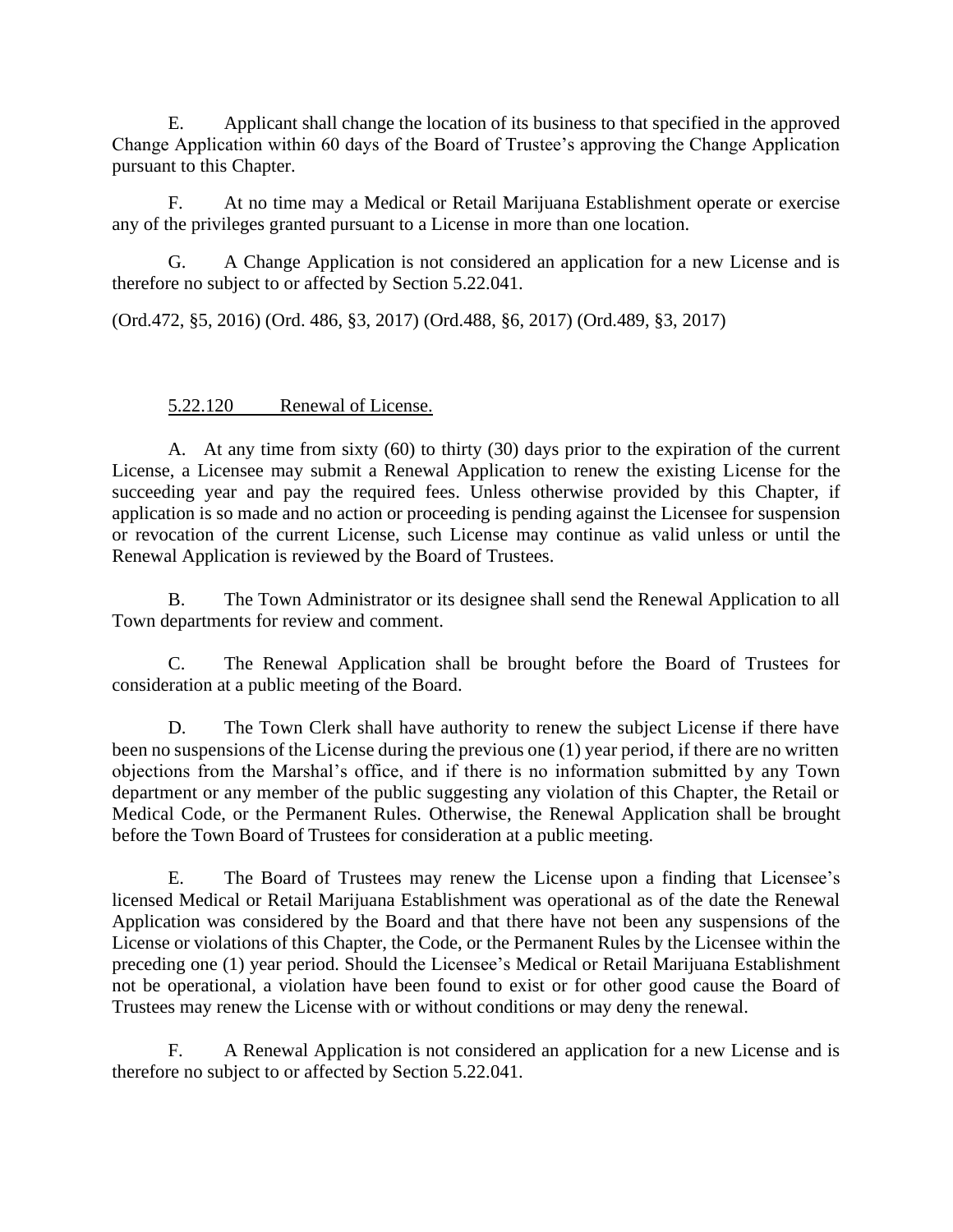(Ord. 472, §5, 2016) (Ord. 486, §3, 2017) (Ord. 488, §6, 2017) (Ord. 497, §2, 2019)

5.22.130 Inspection. A. The Licensee and/or owner of any Licensed Premises shall permit representatives of the Colorado Marijuana Enforcement Division, Marshal's Department, Mesa County Health Department, Town Administrator or his designee, or the Fire Department, to inspect the premises of a Medical or Retail Marijuana Establishment for the purpose of ensuring compliance with this Chapter, the Code and the Permanent Rules.

B. Town departments and agencies shall conduct such inspections in a reasonable manner and only as frequently as may be reasonably necessary.

C. Except in cases of emergency, inspections shall take place during the regular business hours of the Medical or Retail Marijuana Establishment or when any person is on the Licensed Premises.

D. It shall be unlawful for the Licensee or any employee to refuse to permit such lawful inspection of the Licensed Premises as provided in this Section.

(Ord.488, §6, 2017)

5.22.140 License Suspension or Revocation. A. The Town shall conduct a hearing to suspend a License for a set period of time and may revoke a License if the Board of Trustees determines that a Licensee has:

1. Violated or is not in compliance with this Chapter or other provisions of the Municipal Code.

2. Refused to allow an inspection of the Licensed Premises as authorized by this Chapter.

3. Knowingly permitted any act upon the premises that is unlawful under the laws of the State of Colorado or the Town.

4. Violated any provision of the Codes or Permanent Rules.

5. The Licensee has failed to file required reports or to furnish such other information as may be reasonably required by Town under the authority vested in it by the Codes or Permanent Rules.

In the event the State License is suspended or revoked for any reason the License granted by the Town under this Chapter shall automatically be suspended for the same period or revoked without any further action by the Town.

B. In determining the action to be taken as provided in this Section, the Town shall consider the following aggravating and mitigating circumstances:

1. Whether the License has been previously suspended or revoked.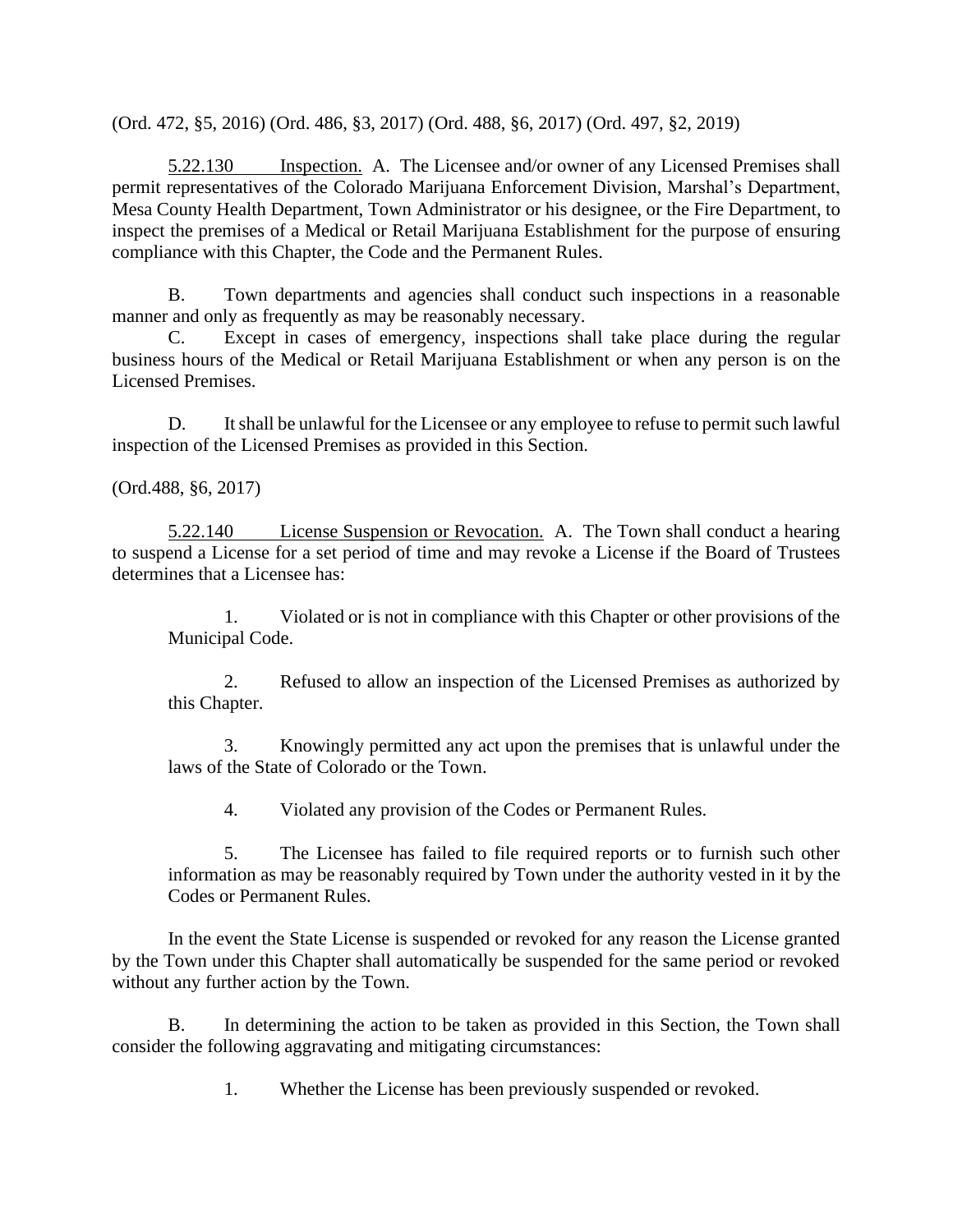2. Whether the Licensee was warned that the conduct involved could lead to a suspension or revocation.

3. Whether the cause for suspension or revocation involves one or several violations.

4. Whether the violation(s) are technical or substantive in nature.

5. The extent to which the Licensee, Licensee's agents and employees, as opposed to patrons, were involved in the violation(s).

6. The extent to which the Licensee or Licensee's employees had knowledge of the violation(s).

7. Any corrective or remedial action the Licensee has taken to prevent similar violation(s) in the future.

8. Whether the violation(s) involved the commission of a crime, and if so, the degree of crime involved.

9. The extent to which the violation(s) caused personal injuries or property damages.

10. Whether the Licensee has paid damages or made restitution to any person or entity damaged by the violation(s).

11. The extent to which the violations posed a significant risk to the health, safety and welfare of persons on or off of the Licensed Premises.

12. The length of time over which the violation(s) extended.

13. The extent to which the Licensee or Licensee's employees realized a financial gain from the violation(s).

14. The number of employees, patrons, or both involved in the violation(s).

15. The nature and extent of enforcement action taken by the Town or any law enforcement to detect the violation(s).

16. The involvement of any persons under twenty one (21) years of age in the violation(s).

17. The extent to which the Licensee or Licensee's employees have attempted to cover up the violation(s), destroy evidence or otherwise hinder the investigation and detection of the violation(s).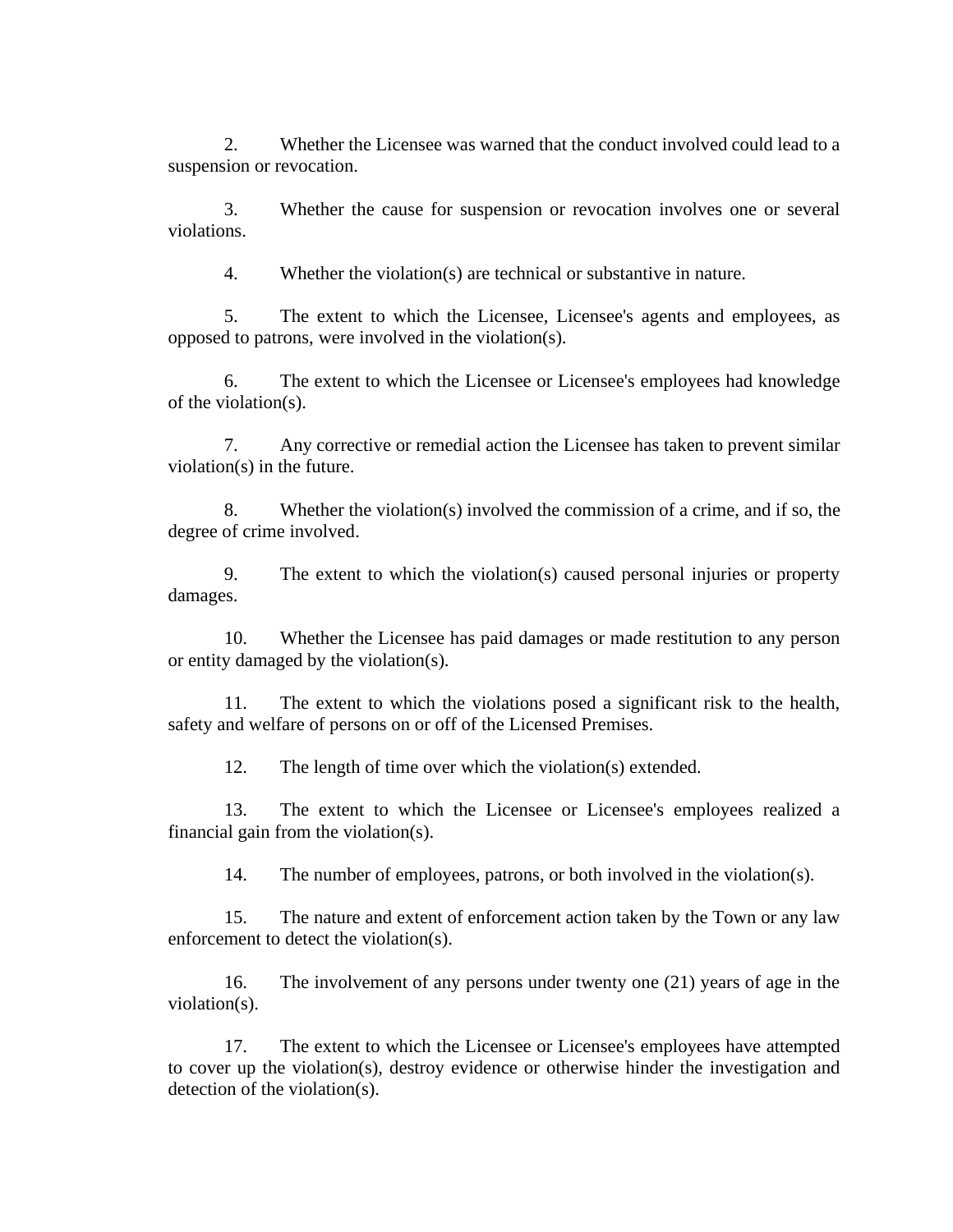18. The extent to which the Licensee and Licensee's employees have acted in good faith.

(Ord.488, §6, 2017)

5.22.150 License Revocation. A. The Board of Trustees may revoke a license if the Board finds and determines that:

1. The License has previously been suspended within the preceding twelve (12) months;

2. The Licensee gave false information in the material submitted to the Town;

3. A Licensee or employee has knowingly allowed consumption of marijuana on the Licensed Premises;

4. A Licensee or an employee has knowingly allowed someone under the age of twenty-one onto the Licensed Premises;

5. A Licensee or an employee knowingly operated the Medical or Retail Marijuana Establishment during a period of time when the License was suspended; or

6. A Licensee has commenced operation of its Medical or Retail Marijuana Establishment without satisfying all conditions precedent, if any, imposed on the initial grant or renewal of Licensee's License.

B. When the Town revokes a license, the revocation shall continue for one (1) year, and the Licensee shall not be issued a License for one (1) year for the premises in question, nor as to any other premises within the Town, from the date revocation became effective.

(Ord.488, §6, 2017) (Ord. 486, §3, 2017)

5.22.160 Hearings. A. The Board of Trustees shall conduct hearings for suspension or revocation of Licenses granted pursuant to this Chapter in accordance with Chapter 2.08 of the De Beque Municipal Code. The Board of Trustees shall make findings of fact and conclusions concerning the revocation or suspension of a license. The Board of Trustees shall transmit a copy of the final findings of fact and conclusion to the Licensee as provided hereafter and to the State.

B. Upon commencement of suspension or revocation proceedings, the Town Administrator or its designee shall set a time and place for a hearing of the matter before the Board of Trustees.

C. The Town Administrator shall give the Licensee timely notice of the time and place of the hearing and the violations asserted. Such notice shall be served personally or by mailing by first-class mail to the last address furnished to the Town by the Licensee, at least ten (10) days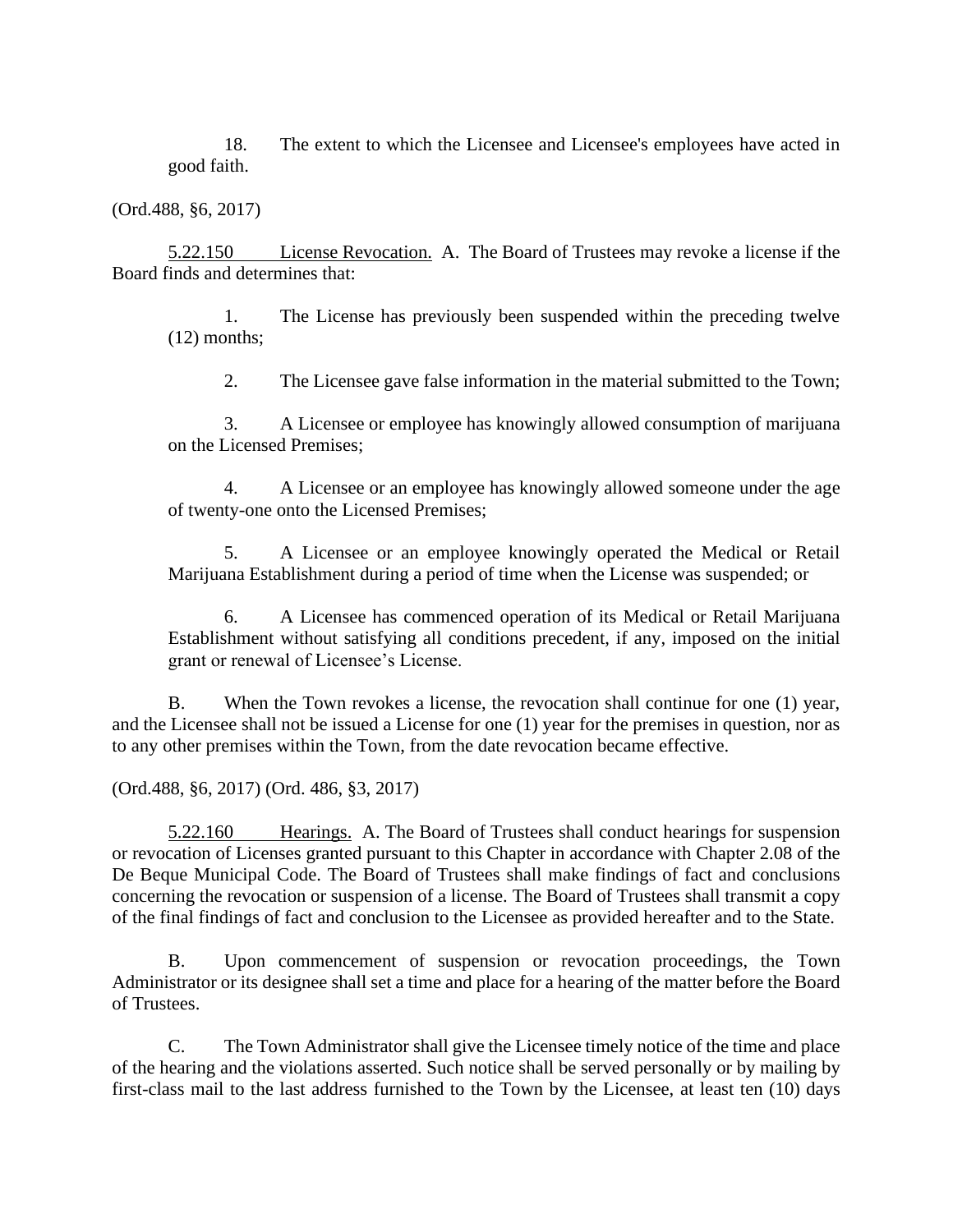prior to the hearing. In lieu of such service, or in addition thereto, a copy of such notice may be affixed to the principal entrance of the Licensed Premises.

D. In any hearing the Licensee shall be afforded an opportunity to be heard, present evidence, cross-examine witnesses, and offer evidence in mitigation of any alleged violations.

E. All evidence shall be recorded by electronic recording device.

F. In all such proceedings, the Town Attorney shall act as the attorney on behalf of the Town.

5.22.170 Notice of Suspension or Revocation. A. Upon suspension or revocation of any License required by this Chapter, notice of such suspension or revocation shall be given by personally serving the Licensee with the order of suspension or revocation or by mailing such order to such person by certified or registered mail at the business address of the Licensee as shown on the License or at the address of the designated agent. In lieu of such service, or in addition thereto, a copy of such order may be affixed to the principal entrance of the Licensed Premises.

B. The order shall be effective immediately upon service of notice thereof unless the order provides otherwise. Service of such order shall be complete upon mailing or posting.

C. A decision of Board of Trustees is reviewable only by the Mesa County District Court under C.R.C.P. 106(a)(4). There shall be no stay of execution pending a review by the Court except by Court order.

5.22.180 Effect of Suspension or Revocation. Upon the effective date of suspension or revocation of any License, the Licensee shall immediately cease and desist from further operation or activity.

5.22.190 Summary Suspension. When the conduct of any Licensee, agent or employee is so inimical to the public health, safety and general welfare as to constitute a nuisance or hazard and thus give rise to an emergency, the Town Administrator shall have the authority to summarily order the cessation of business and the closure of the Licensed Premises pending a hearing on the question of whether to suspend or revoke the license. Unless waived by the Licensee in writing, the Board of Trustees shall conduct a hearing upon the summary order and the activity giving rise to such order within fifteen (15) days after the Town Administrator has acted. The order shall state the grounds for its issuance and shall give notice of the hearing and shall be served upon the affected person in the manner prescribed herein. At such hearing the Licensee shall show cause why the summary suspension should not be made a final order of suspension or revocation.

# 5.22.200\_\_\_ Performance Standards for Medical and Retail Marijuana Establishments

A. Hours of Operation. All Medical and Retail Marijuana Establishments may operate from the hours of 9:00am to 10:00pm, Monday through Sunday.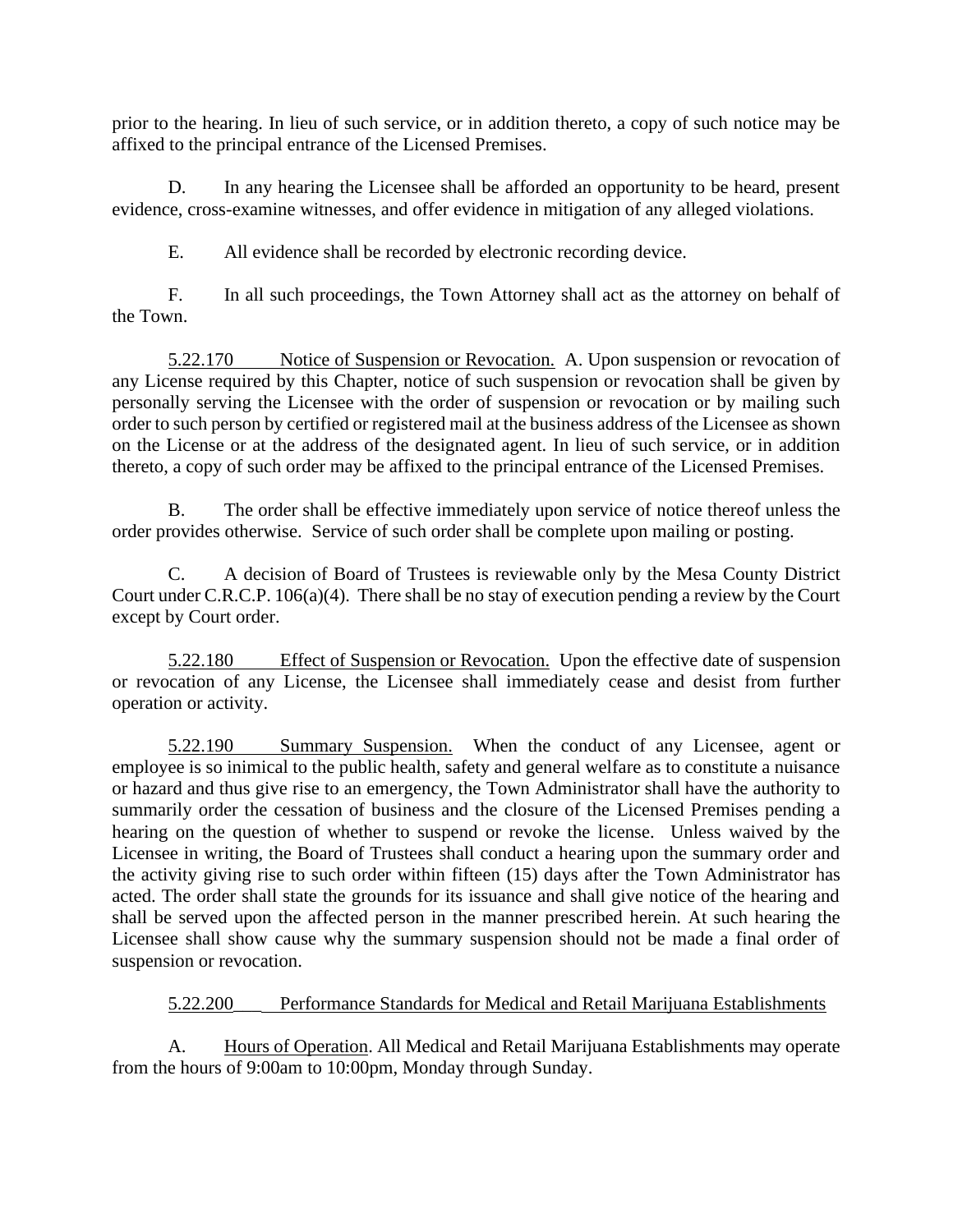B. Location of Licensed Premises. Medical and Retail Marijuana Establishments shall be located only in areas of the Town as allowed in Chapter 14. No Medical or Retail Marijuana Establishment shall be located:

(1) within four hundred feet (400') of any existing public or private school facility where classes are held for children aged kindergarten through the 12<sup>th</sup> grade. The distance shall be computed by a straight line measurement from the nearest property line of the school property to the nearest structure line of the premises housing the Medical or Retail Marijuana Establishment;

(2) in any zone district not specifically permitted by right or as a special review use by Chapter 14.

C. Qualifications of Applicants. In addition to the requirements of the Codes and Permanent Rules, the Applicant and Licensee shall:

(1) Demonstrate that they possess the qualities of honesty, fairness, candor, trustworthiness and responsibility, that they do have not have a history of prior misconduct. Prior acts of misconduct include, but are not necessarily limited to: criminal convictions, criminal or other formal charges of fraud, theft, or an act of moral turpitude.

(2) Not be in default under the provisions of this Chapter or the Town Code or be in default of any agreement with the Town.

D. Miscellaneous. In addition, all Medical or Retail Marijuana Establishments shall comply with the following requirements:

(1) Any applicable Town business/sales tax license shall be obtained, and all applicable state, county, city, and special district sales taxes shall be collected and remitted in a timely manner.

(2) A sign permit shall be obtained from the Town for all signage. All exterior signage associated with a Medical or Retail Marijuana Establishment will meet the standards established in the Code and in the Municipal Code.

(3) No Licensee shall allow the smoking in public or consumption of any Medical or Retail Marijuana on the Licensed Premises.

(4) All sales and distribution of Medical or Retail Marijuana shall occur only upon the Licensed Premises unless distribution is done by a person or business with a valid medical or retail marijuana transporter license issued by the Colorado Marijuana Enforcement division, the Licensee is strictly prohibited from delivering Retail Marijuana to any person at any location other than the Licensed Premises.

(5) No Licensed Premises shall be managed by any person other than the Licensee or the establishment manager listed on the Application. Such Licensee or establishment manager shall be responsible for all activities that occur within the Licensed Premises.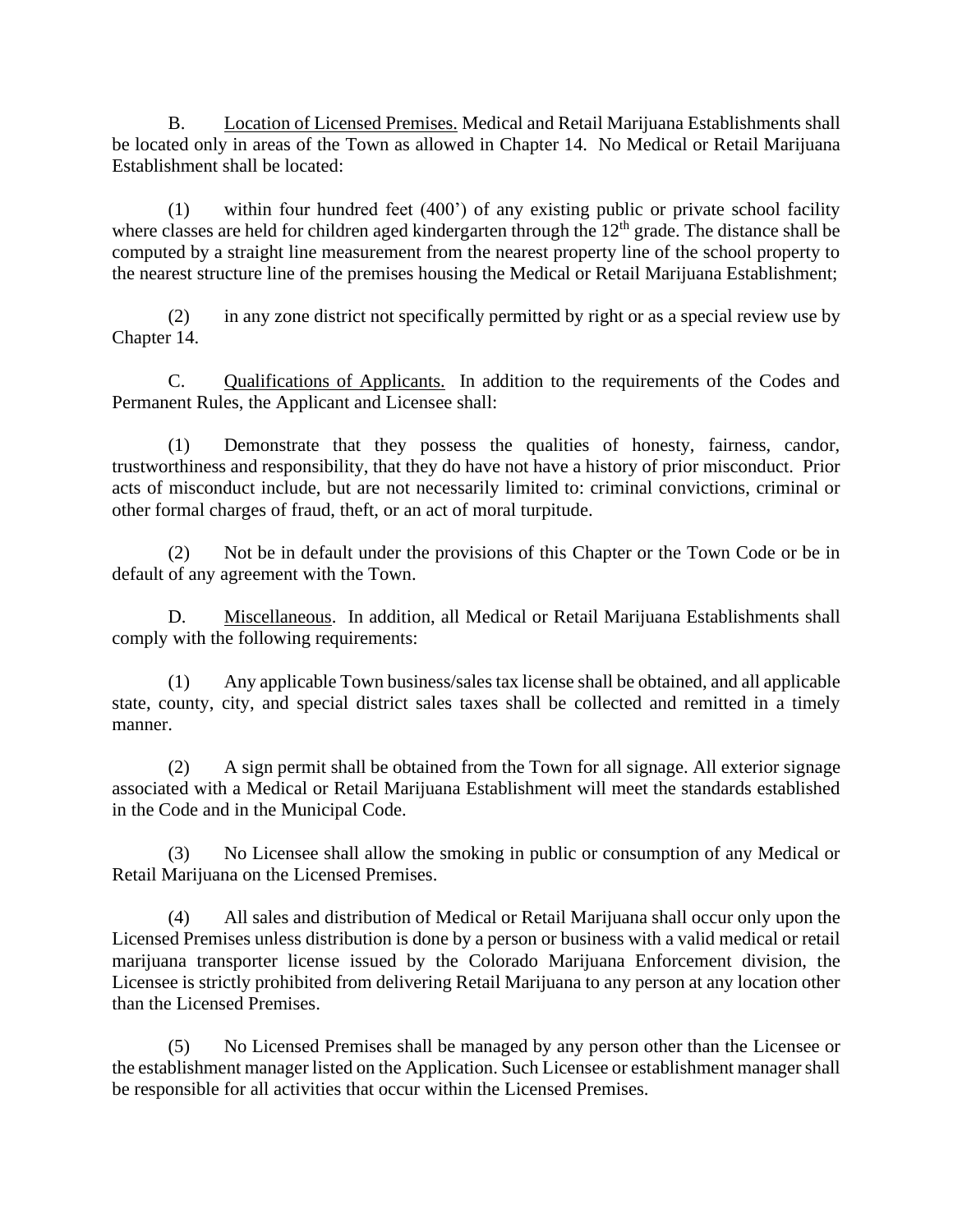(6) There shall be posted in a conspicuous location in each Medical and Retail Marijuana Establishment legible signs as required by the Codes, including but not limited to:

- a. A warning that the use of marijuana may impair a person's ability to drive a motor vehicle or operate machinery, and that it is illegal under state law to drive a motor vehicle or operate machinery when under the influence of or impaired by marijuana;
- b. A warning that loitering in or around a Medical or Retail Marijuana Establishment is prohibited by state law;
- c. A warning that possession and distribution of marijuana is a violation of federal law;
- d. A warning that consumption of marijuana within a Medical or Retail Marijuana Establishment is prohibited;
- e. A warning that the smoking or consumption of marijuana in public is prohibited by state law;
- f. A notice that no-one under the age of twenty-one (21) is allowed on the Licensed Premises;
- g. The name and contact information for the owner or owners and any business manager of the Medical or Retail Marijuana Establishment;
- h. The State and Town Medical or Retail Marijuana Establishment license; and
- i. All sales tax/business licenses.

(7) The provisions of Chapter 7.10 of the Town Municipal Code shall apply to all Medical and Retail Marijuana Establishments. Pursuant to 7.10.040(B), an odor control plan must be submitted as follows:

a. as part of an Application for a new License; or

b. with respect to Licenses issued prior to the effective date of Chapter 7.10, the earlier of sixty days following the effective date of Chapter 7.10 or with the submission of the Licensee's next Renewal Application or Change Application. An inspection may occur within sixty (60) days of approval of an existing Licensee's odor control plan to determine compliance therewith.

(Ord. 487 §3, 2017) (Ord.488, §6, 2017)

5.22.210 Injunction. Any person who operates or causes to be operated a Medical or Retail Marijuana Establishment without a license is subject to suit for injunction as well as criminal prosecution. Nothing in this Section shall limit any other remedy available to the Town under applicable law.

(Ord.488, §6, 2017)

5.22.240 Prohibited Acts - Penalty. Any person who violates any provision of this Chapter, or who fails to perform an act required by any provision of this Chapter, commits a Class